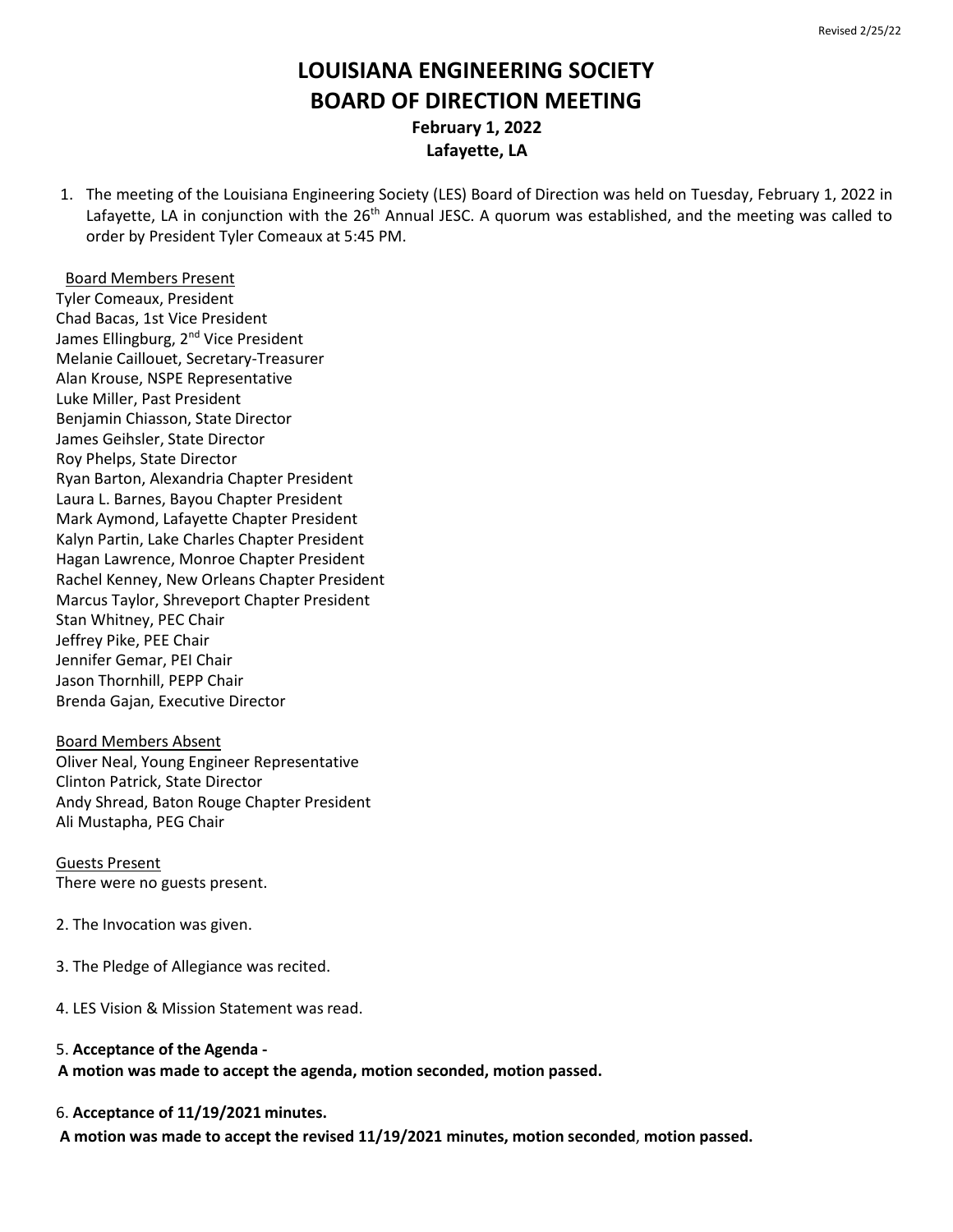# 7. **Secretary/Treasurer's Report –**

- a. **1 & 2. Financial Reports as of 12/31/2021** The P&L and Balance Sheet for 12/31/21 was reviewed and discussed (see attached reports).
	- **A motion was made to accept the P&L and Balance Sheet as of 12/31/21, motion seconded, motion passed.**
- 8. **Executive Directors Report –** (see attached report)
	- LES has several upcoming PDH opportunities including Life Safety Code, ADA, Ethics and Project Management seminars.
	- Chapters are reminded that they are able to use the LES license for GoToWebinar to host their chapter meetings.
	- LES has renewed our license as an AIA CES Professional Provider
	- For the period of 10/1/2021 to 12/31/2021, we had 6 registrations for ADA On Demand, 15 registrations for Life Safety Code On Demand, and 144 registrations for Ethics On Demand.
	- State Mathcounts will be held in person on March 11, 2022 at Country Inn & Suitesin Pineville, LA.
	- The General Membership Meeting will be held via GoToMeeting on revised meeting date of Wednesday, May 25, 2022.
	- As of January  $25<sup>th</sup>$ , LES has 2086 members.

## 9.**Old Business-**

a. **Incidental Practice Discussion with Architects** – (see attached) In December 2021, LAPELS presented a definition of Incidental Practice of Engineering by an Architect, which got rejected by the State Board of Architectural Examiners. They came back with a different definition which cannot be accepted by LAPELS due to it being an insufficient definition. The LAPELS board decided that they will request a law change to define Incidental Practice of Engineering by an Architect. LAPELS requested that LES carry the legislation.

# **A motion was made to move forward with the LAPELS recommendation to bring the law change to legislature; motion seconded, motion passed.**

b. **NSPE Update –** NSPE is trying to be proactive in recruiting members. The NSPE conference will be held in Philadelphia, PA this year.

#### c. **Review of Golf Tournament/Seminar Schedule** – (see attached)

- ADA Seminar on April 7, 2022 in Baton Rouge, LA & Virtual
- Life Safety Code Seminar on March 24, 2022 in Bossier City, LA & Virtual
- LES May Meeting on May 19, 2022 in conjunction with the 3rd Annual LA Transportation Partners Golf Tournament
- 3rd Annual LA Transportation Partners Golf Tournament on May 20, 2022 in Springfield, LA
- d. **Report from Membership Committee** (see attached report) The membership committee held a conference call on 1/5/2022 attended by Ali Mustapha, Tyler Comeaux, Brenda Gajan, Marcus Taylor, Rachel Kenney, and Hagan Lawrence. The Membership Committee discussed ways to improve retainage for new members that are given free memberships. Some suggestions include reaching out to them as soon as they become members and creating a sub-committee within your chapter by discipline to reach out to their new members. The Membership Committee agreed that LES will continue to give free memberships to newly licensed members. The board voted in favor of the Membership Committee's recommendation to give all members 5 free PDHs per year when they renew their membership; the 5 free PDHs will be used during their 2<sup>nd</sup> year of membership. The board also voted in favor of the Membership Committee's recommendation to offer a 10% discount to corporations paying for 5 or more of their employees, their billing will be made the same month. Lastly, the Membership Committee is also recommending to the board that LES offers a new membership grade for governmental employees at the rate of \$50 annually named the "Government Employee Membership" which will not contain voting rights or the ability to hold office. This recommendation was tabled for future discussion at the next board meeting.
- e. **Mathcounts Update**  Chapter competition will be held virtually again this year on February 17th, 2022. The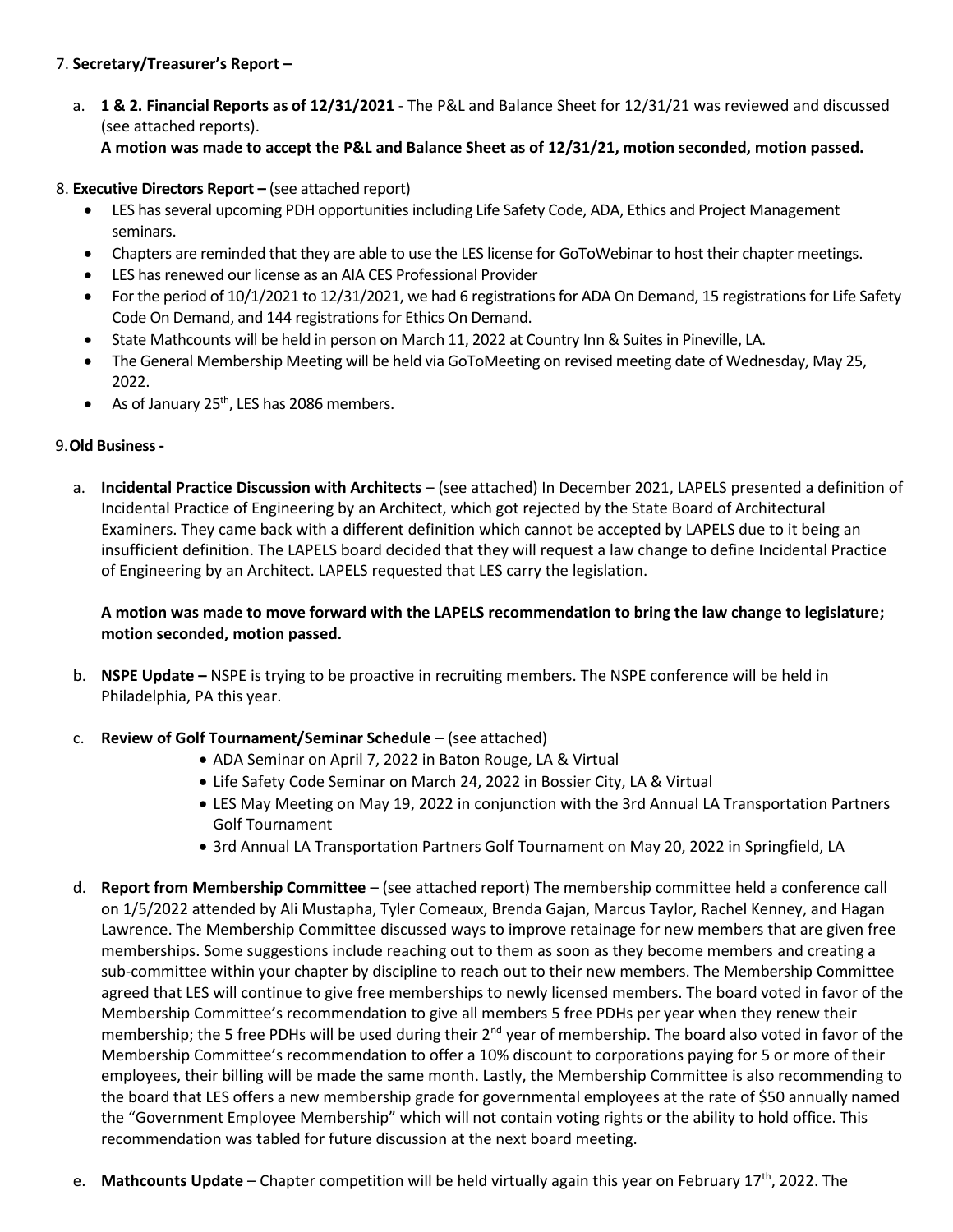coordinators agreed that the top 12 students from each chapter will be advanced to the state competition. Chapter coordinators will be reaching out to the registered coaches to let them know of the plans.

## 10. **New Business** –

- a. **Report from LES Nominating Committee**  (see attached) The Nominating Committee met on January 24, 2022 to consider nominations for the various state officers. The committee included Chris Knotts, Luke Miller, Byron Racca, Ryan Barton, Hagan Lawrence, Rachel Kenney, Marcus Taylor and Kaylin Partin. The board voted in favor with four abstaining to nominate the following:
	- First Vice-President Jim Ellingburg
	- Second Vice-President Melanie Caillouet
	- Secretary-Treasurer Gavin Gautreau
	- State Director (two positions to be filled)
		- o Taylor Goldman
		- o Rachel Kenney
		- o Hagan Lawrence
- b. **Nominations for LAPELS Board Vacancy** (see attached) The LES ExCom met by conference call on January 11, 2022 to discuss the five candidates received for the PEE vacancy on the LAPELS board. The board voted in favor to advance the following candidates to the Governor:
	- Terrence L. Chambers, PE Lafayette
	- William David Constant, PE St. Francisville
	- Gianna M. Cothren, PE New Orleans
	- Vijaya Gopu, PE Baton Rouge
	- John C. Prindle, PE Baton Rouge
- c. **Legislative Update** As previously discussed, the issue with AIA is going to come up in legislature this session. There has also been a definition change of the word "day." AGC will be carrying the calendar day change.
- d. **Update on JESC** (see attached) As of January 31, 2022 there were 245 in person attendees registered, 33 virtual attendees registered, 49 exhibitor booths sold with 107 exhibitor representatives and 130 Honors & Awards banquet luncheon tickets sold. The final totals after the conference are as follows: 254 in person attendees, 50 virtual attendees are registered, 49 exhibitor booths sold with 108 exhibitor representatives.
- e. **Alexandria Chapter Report** Report was given (see attached report) Currently has 109 members. The membership plan consists of developing an advertisement email to recruit new members that includes the remaining dates for Chapter meetings, waiving the payment for first time meeting attendees, listing the benefits of becoming a member, listing the events that the chapter participates in, listing the benefits due to LES's legislature representation and offers 5 free PDHs from the LES On Demand Library. The email will be sent to local firms with the request that it be distributed to their engineers. The chapter will also reach out to the recently dropped members monthly to try and encourage reinstatement. Lastly, the chapter will bring membership applications to the chapter meetings in case an interested member attends a monthly luncheon.
- f. **Baton Rouge Chapter Report** Report was given Currently has 530 members. There will be an awards luncheon being held soon. The Baton Rouge Chapter just held a golf tournament that was successful.
- g. **Bayou Chapter Report –** Report was given Currently has 77 members. The Bayou Chapter just held a December meeting utilizing the GoToMeeting software that was successful.
- h. **Lafayette Chapter Report –** Report was given (see attached report) Currently has 352 members. The Lafayette Chapter membership plan consists of working with the LES State Office to find volunteers to fill vacant positions on the Lafayette Chapter board, contacting recently dropped members, scheduling consistent monthly chapter meetings, and consistently issuing chapter newsletters including links to LES member registration, upcoming events, a list of benefits of being an LES member, and to try and generate advertising income within the chapter.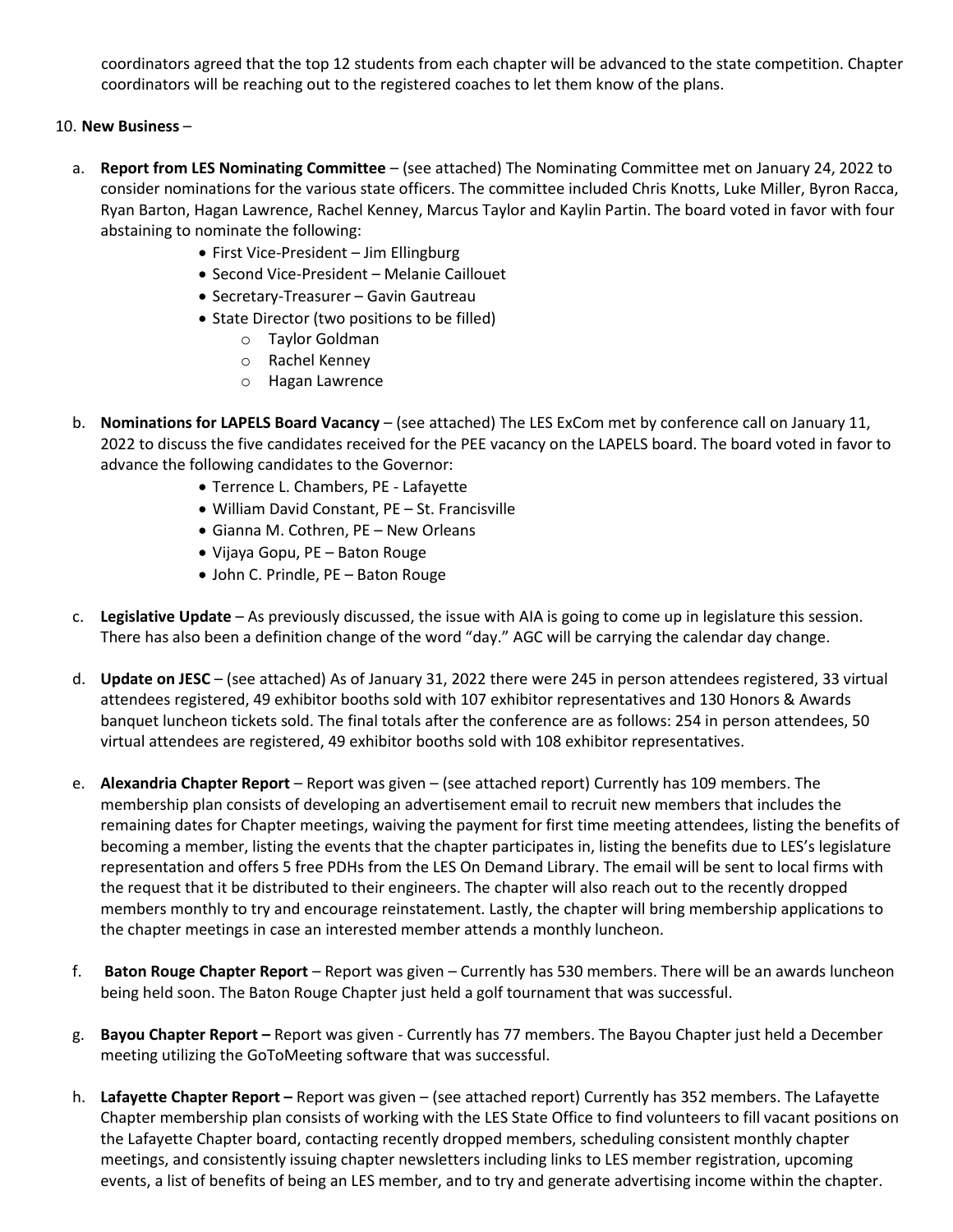- i. **Lake Charles Chapter Report –** Report was given (see attached report) Currently has 116 members. The Lake Charles membership plan consists of having LES membership applications available at the meetings, which will also be distributed to current members to try to recruit their colleagues. They will work on implementing a monthly email containing all of the chapter information rather than sending out multiple emails every month. The chapter is also working on creating a Facebook page in order to make information available. Lake Charles wants to start planning more events other than just monthly meetings to get the chapter more involved as well as creating a survey to send out to current members to see what is needed of the chapter. Lastly, the chapter will strive to be more proactive in recruiting student members from McNeese University.
- j. **Monroe Chapter Report –** Report was given (see attached report) Currently has 120 members. Chapter Meetings have been held both in person and virtually and have been well attended each month. Members are taking advantage of the virtual option. The Monroe Chapter Membership plan consists of sending out a monthly flyer and requesting that members leave copies in common areas of their workplace containing LES membership benefits, sponsorship opportunities, a link to the LES State website, and a reminder that being an LES member automatically gives you 1 PDH. The flyer will also be posted on member's LinkedIn accounts. The flyer will also be distributed to all past members that have dropped in the last 5 years. The chapter is planning to ask current members of the names of potential future members so that they can be contacted. Membership applications will be available and distributed at every chapter luncheon. The Monroe chapter is also planning to hold a membership drive within their chapter, offering a prize to the member that recruits the most people.
- k. **New Orleans Chapter Report** Report was given (see attached report) Currently has 536 members. The New Orleans membership plan consists of having a registration link for new members on the LESNO website as well as having a registration link to receive the monthly chapter newsletters. The plan also includes creating a flyer including a LESNO registration link, list of meeting dates, sponsorship opportunities, list of benefits due to LES's legislature representation, a link to the LES State On Demand Library, and a list of additional benefits of being an LES member. The flyer will be included with every newsletter sent out from the chapter, as well as posted to member's LinkedIn accounts. The chapter will reach out to current and past members via email to try and encourage reinstatement. New Orleans will also attempt to reach out to firm presidents/CEOs and encourage them to get their employees to become members. The chapter is planning to host a few social events every year including joint association socials and Young Engineer events to reach out to potential members. Chapter luncheons will now have membership applications available for distribution. The New Orleans chapter also thinks that it would be good to offer an incentive to members that help gain new members such as a gift or voucher. Lastly, the chapter requests that a referral blank goes on the membership application as well as a section for choosing their Chapter and a secondary email section.
- l. **Shreveport Chapter Report –** Report was given (see attached report) Currently has 128 members. The Shreveport Chapter membership plan consists of reaching out to HR departments of local firms that have members of LES in order to gain new members, designating/creating an LES College Director position within the Chapter to reach out to the surrounding colleges and meet with students and faculty and to possibly host a presentation on why becoming an LES member is beneficial, making sure all emails are current in the chapter making it easier to contact members when their memberships are due, hosting more social events throughout the year and inviting potential members to these events, and lastly, the chapter will get involved in local community projects.
- m. **PEC Report**  No report given.
- n. **PEE Report**  No report given.
- o. **PEG Report**  No report given.
- p. **PEI Report** There will be a PEI vacancy on the LAPELS board in 2023, so names will start to be collected soon.
- q. **PEPP Report –** No report given.